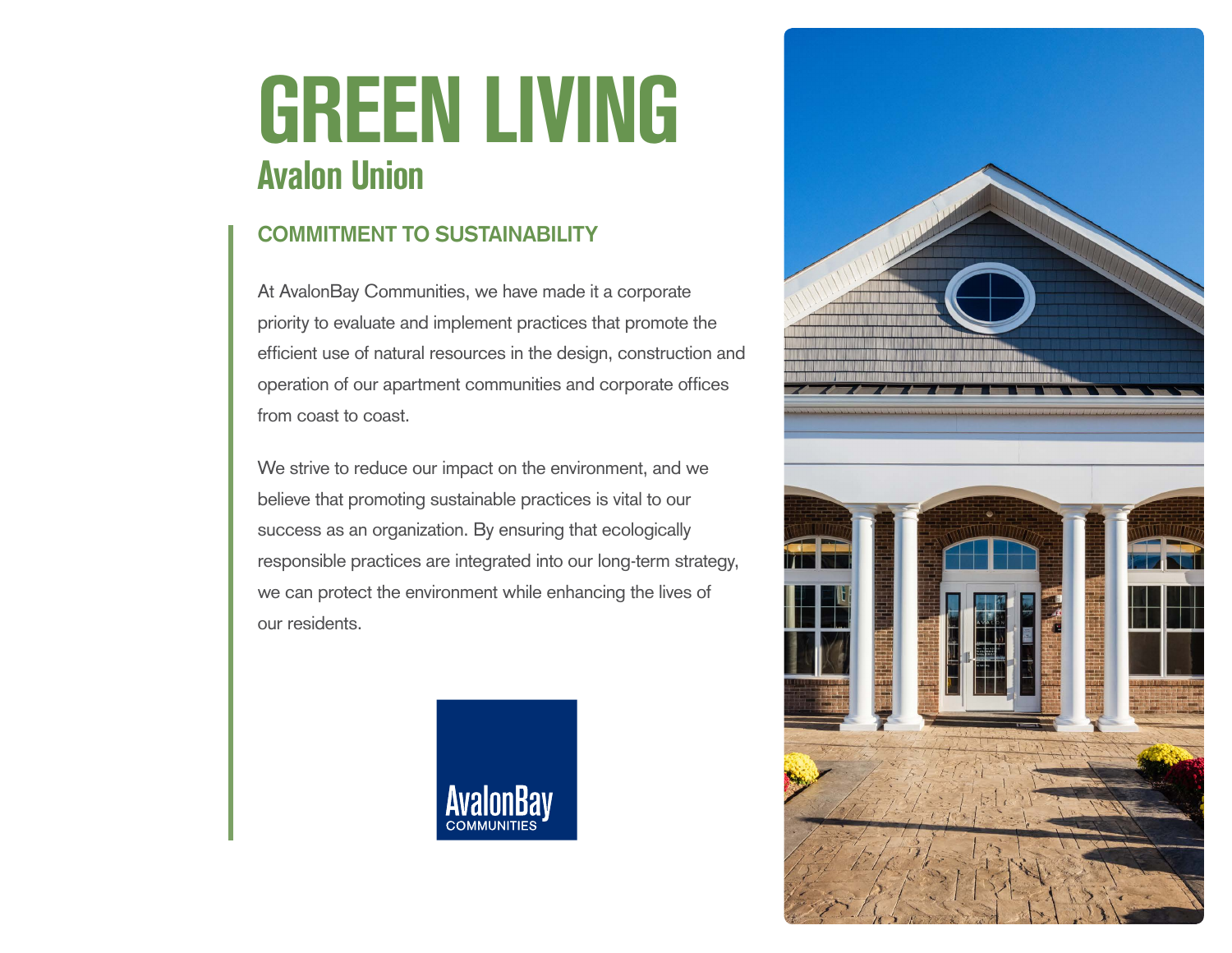Eco-friendly design is also people friendly. And both are important to us. Our apartment homes are designed with sustainability in mind, so you can live in an environment that's lighter on the planet and its resources.

### **Energy Efficiency**

- **•** Energy efficient windows
- **•** Programmable thermostats in apartments
- **•** Timer/motion sensors for common areas
- **•** ENERGY STAR® appliances
- **•** Fluorescent or LED lighting in place of incandescent in common areas

#### **Water Usage**

- **•** Low-flow shower heads in apartments and common areas, low-flow bath and kitchen faucets in apartments, common areas and back-of-house
- **•** High-efficiency toilets in apartments, common areas and back of house
- **•** Low-flow, drip or smart irrigation systems
- **•** Native, non-invasive plant species used on grounds

#### **Transportation, Re-Use & Air Quality**

- **•** Low-VOC carpet, low-VOC paint
- **•** Low-VOC adhesives and sealants
- **•** 100% smoke-free living
- **•** Mass transit nearby
- **•** Recycling program for residents

Visit **AvalonGreenLiving.com** for more information about our sustainability efforts.

> $\overline{\mathcal{A}}$ AVALON

### **Estimated annual energy use for Avalon Union Typical One-Bedroom**



\*All calculations and potential savings are based on averages, and may vary based on such factors as region, building code, floor plans, location, rates and other factors. This information is provided for general reference only and should not be relied upon for budgeting purposes. Specific rates and data used in calculations are available upon request.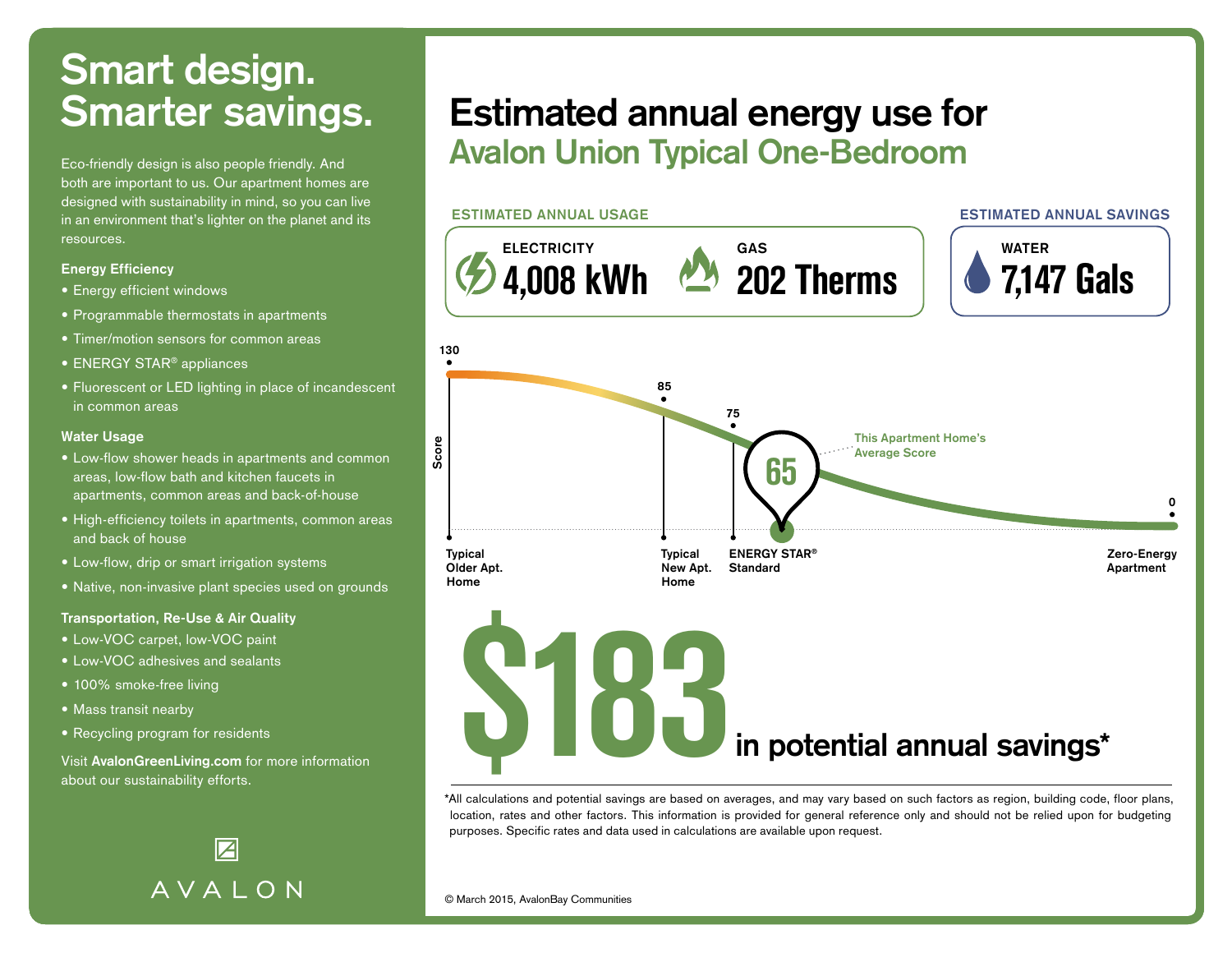Eco-friendly design is also people friendly. And both are important to us. Our apartment homes are designed with sustainability in mind, so you can live in an environment that's lighter on the planet and its resources.

### **Energy Efficiency**

- **•** Energy efficient windows
- **•** Programmable thermostats in apartments
- **•** Timer/motion sensors for common areas
- **•** ENERGY STAR® appliances
- **•** Fluorescent or LED lighting in place of incandescent in common areas

#### **Water Usage**

- **•** Low-flow shower heads in apartments and common areas, low-flow bath and kitchen faucets in apartments, common areas and back-of-house
- **•** High-efficiency toilets in apartments, common areas and back of house
- **•** Low-flow, drip or smart irrigation systems
- **•** Native, non-invasive plant species used on grounds

#### **Transportation, Re-Use & Air Quality**

- **•** Low-VOC carpet, low-VOC paint
- **•** Low-VOC adhesives and sealants
- **•** 100% smoke-free living
- **•** Mass transit nearby
- **•** Recycling program for residents

Visit **AvalonGreenLiving.com** for more information about our sustainability efforts.

> $\overline{\mathcal{A}}$ AVALON

### **Estimated annual energy use for Avalon Union Typical Two-Bedroom**



\*All calculations and potential savings are based on averages, and may vary based on such factors as region, building code, floor plans, location, rates and other factors. This information is provided for general reference only and should not be relied upon for budgeting purposes. Specific rates and data used in calculations are available upon request.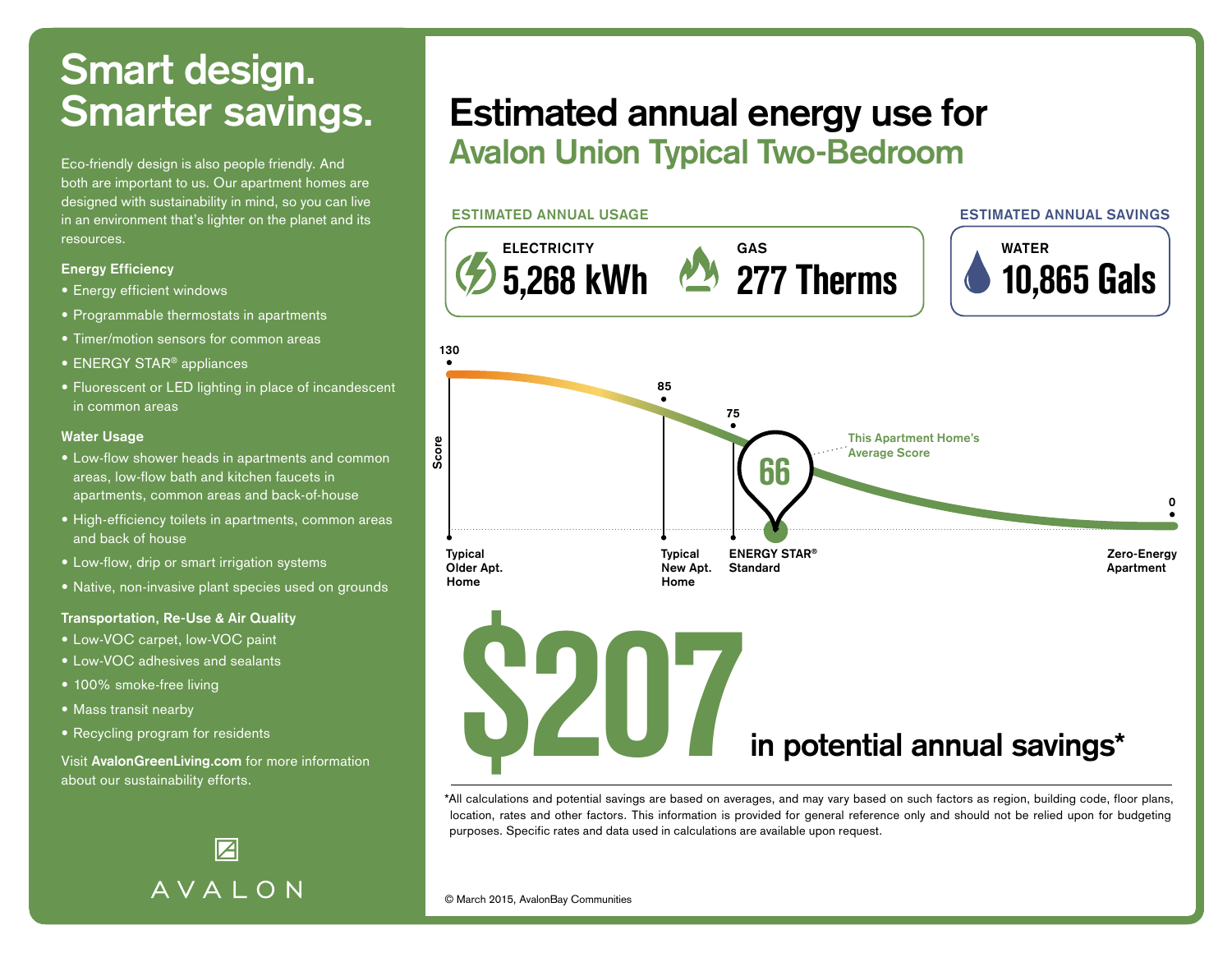Eco-friendly design is also people friendly. And both are important to us. Our apartment homes are designed with sustainability in mind, so you can live in an environment that's lighter on the planet and its resources.

### **Energy Efficiency**

- **•** Energy efficient windows
- **•** Programmable thermostats in apartments
- **•** Timer/motion sensors for common areas
- **•** ENERGY STAR® appliances
- **•** Fluorescent or LED lighting in place of incandescent in common areas

#### **Water Usage**

- **•** Low-flow shower heads in apartments and common areas, low-flow bath and kitchen faucets in apartments, common areas and back-of-house
- **•** High-efficiency toilets in apartments, common areas and back of house
- **•** Low-flow, drip or smart irrigation systems
- **•** Native, non-invasive plant species used on grounds

#### **Transportation, Re-Use & Air Quality**

- **•** Low-VOC carpet, low-VOC paint
- **•** Low-VOC adhesives and sealants
- **•** 100% smoke-free living
- **•** Mass transit nearby
- **•** Recycling program for residents

Visit **AvalonGreenLiving.com** for more information about our sustainability efforts.

> $\boldsymbol{\mathsf{Z}}$ AVALON

### **Estimated annual energy use for Avalon Union Typical Three-Bedroom**



\*All calculations and potential savings are based on averages, and may vary based on such factors as region, building code, floor plans, location, rates and other factors. This information is provided for general reference only and should not be relied upon for budgeting purposes. Specific rates and data used in calculations are available upon request.